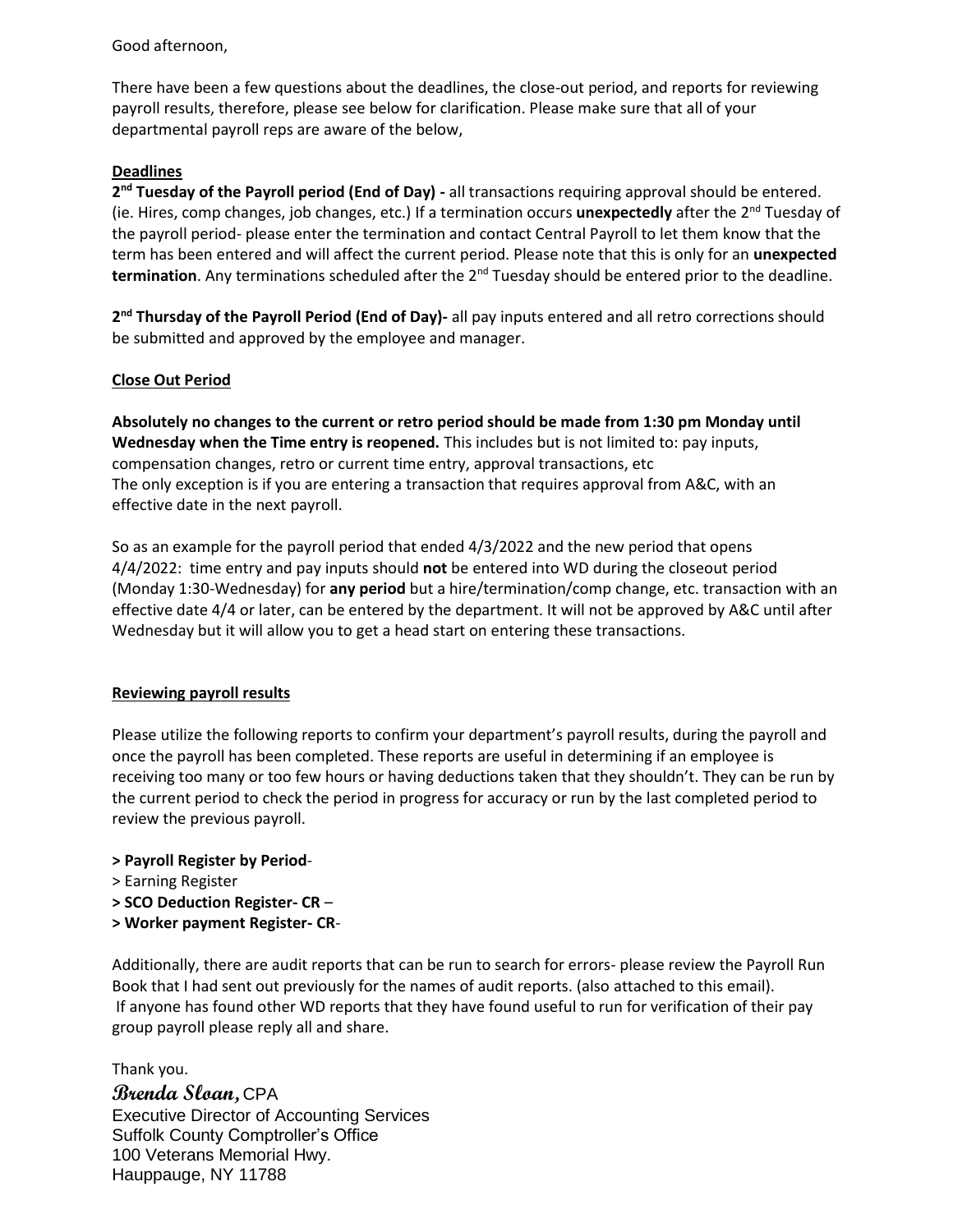Good Morning,

In addition to the Payroll deadlines listed below, I'd also like to remind you that the deadline on the Monday following the payroll end date (for this payroll= 2/7) is **1:30 pm** for all review and final changes to the current period or approved changes to a retro period.

**Absolutely no changes to the current or retro period should be made from 1:30 pm Monday until Wednesday when the Time entry is reopened.** This includes but is not limited to: pay inputs, compensation changes, retro or current time entry, approval transactions, etc. Any changes made after this time affects the payroll audit and causes delays in the completion of the payroll for payment. If you discover an error that must be corrected within the current period after the 1:30 pm deadline you **must contact Central Payroll to confirm if the transaction can be entered.** 

The 1:30 pm Monday deadline does not apply when a Holiday falls on Monday-Thursday of the week following the payroll end date. Specific information will be distributed regarding the Holiday schedule deadlines.

Thank you for your attention to and cooperation with these deadlines.

**Brenda Sloan,** CPA Executive Director of Accounting Services Suffolk County Comptroller's Office 100 Veterans Memorial Hwy. Hauppauge, NY 11788